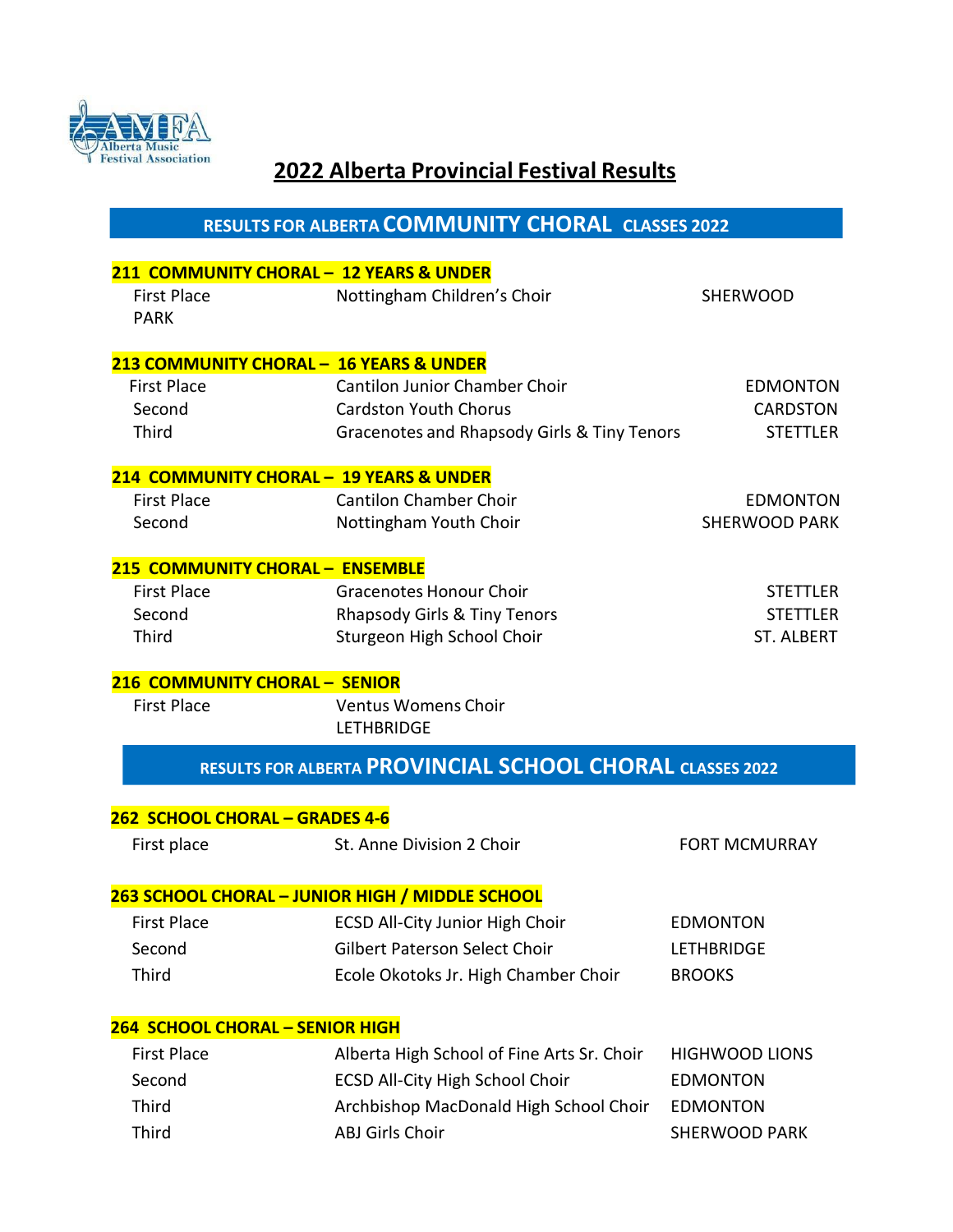# **RESULTS FOR ALBERTA PROVINCIAL COMPOSTION CLASSES 2022**

## **281 MUSIC COMPOSITION - 12 YRS & UNDER**

| First Place | Jenna Scott  | <b>FORT MCMURRAY</b>  |
|-------------|--------------|-----------------------|
| Second      | Davin Chan   | <b>HIGHWOOD LIONS</b> |
| Third       | Amaya Fraser | <b>SHERWOOD PARK</b>  |

### **282 MUSIC COMPOSITION – 16 YRS & UNDER**

| <b>First Place</b> | Evan Yin                | <b>EDMONTON</b>      |
|--------------------|-------------------------|----------------------|
| Second             | Zohan Chan              | <b>SHERWOOD PARK</b> |
| Third              | Anders Currah           | <b>MEDICINE HAT</b>  |
| Third              | Jerry Li                | <b>EDMONTON</b>      |
| Third              | <b>Masataro Tatsuno</b> | <b>LETHBRIDGE</b>    |
| Third              | Sebastian Ulrich Novero | <b>LEDUC</b>         |

### **283 MUSIC COMPOSITION – SENIOR**

| First Place | <b>Ryan Miralles</b> | <b>EDMONTON</b>       |
|-------------|----------------------|-----------------------|
| Second      | Eilish McAree        | <b>HIGHWOOD LIONS</b> |
| Third       | Abra Friesen         | <b>BROOKS</b>         |

# **RESULTS FOR ALBERTA PROVINCIAL GUITAR CLASSES 2022**

# **381 CLASSICAL GUITAR – 12 YEARS & UNDER** First Place **Nathan Bautista** CACOMBE Second Juliette Smitke EDMONTON Third Ciara Ward EDMONTON Third **Andrew Peter** MEDICINE HAT

### **382 CLASSICAL GUITAR – 16 YEARS & UNDER**

| <b>First Place</b> | Luke Concini    | <b>EDMONTON</b>      |
|--------------------|-----------------|----------------------|
| Second             | Evan Komm       | <b>EDMONTON</b>      |
| Third              | Lily McKinley   | <b>SHERWOOD PARK</b> |
| Third              | Samuel Smith    | LETHBRIDGE           |
| Third              | Nathaniel Wyton | ST. ALBERT           |

## **383 CLASSICAL GUITAR – SENIOR**

| First Place | Lincoln Ohuchi | <b>EDMONTON</b> |
|-------------|----------------|-----------------|
|             |                |                 |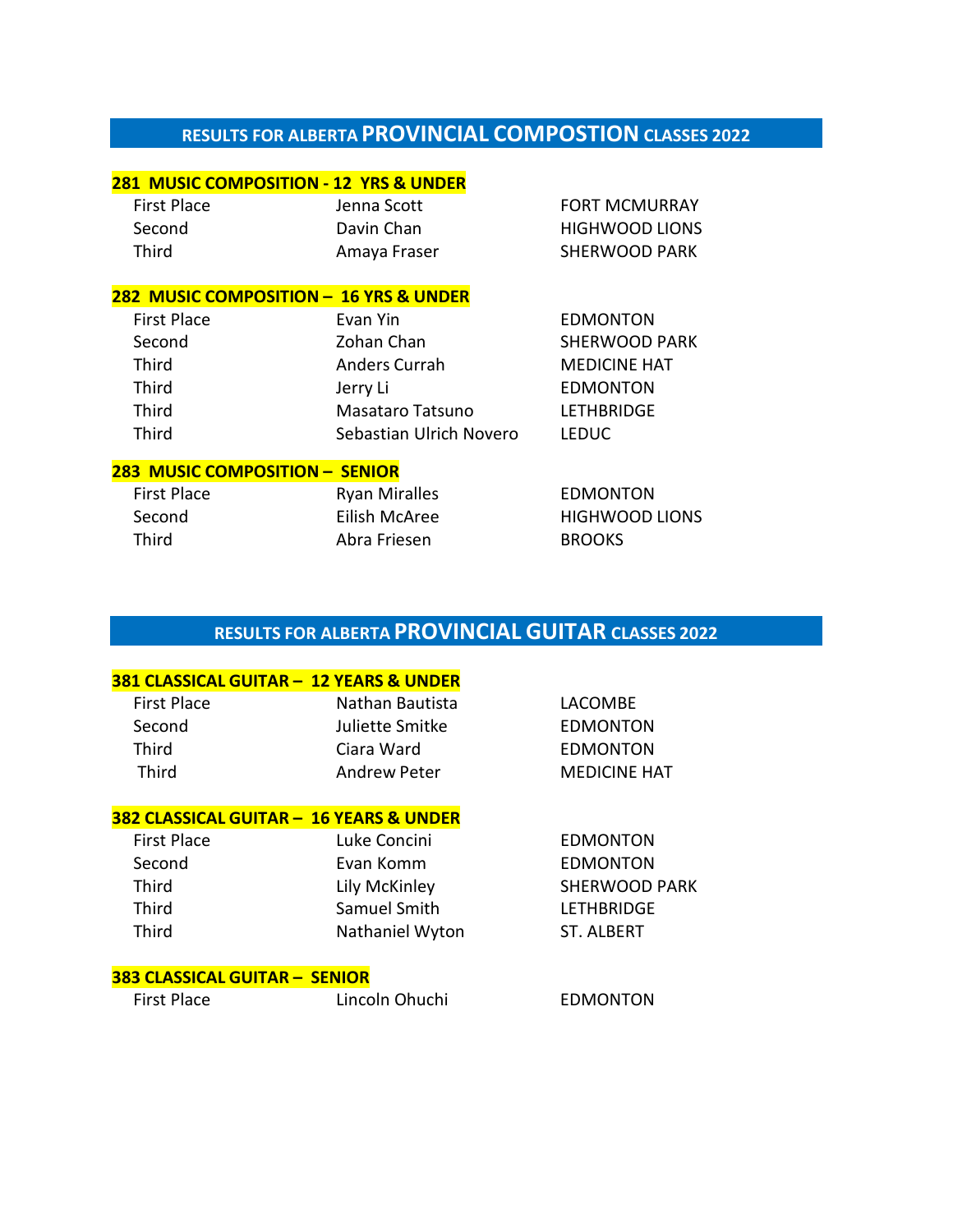# **RESULTS FOR ALBERTA PROVINCIAL STRING CLASSES <sup>2022</sup>**

| 301 VIOLIN/VIOLA - 12 YEARS & UNDER |                                               |                     |
|-------------------------------------|-----------------------------------------------|---------------------|
| <b>First Place</b>                  | Sacha Jorba Wu                                | CALGARY             |
| Second                              | Ayden Polishuk                                | <b>RED DEER</b>     |
| <b>Third</b>                        | Rachel Zhu                                    | <b>EDMONTON</b>     |
|                                     |                                               |                     |
| 302 VIOLIN/VIOLA - 16 YEARS & UNDER |                                               |                     |
| <b>First Place</b>                  | <b>Holly Parker</b>                           | <b>RED DEER</b>     |
| Second                              | Jessica Zhuang                                | <b>EDMONTON</b>     |
| <b>Third</b>                        | Elana Zhang                                   | <b>EDMONTON</b>     |
|                                     |                                               |                     |
| 303 VIOLIN/VIOLA - SENIOR           |                                               |                     |
| <b>First Place</b>                  | <b>Ehrentraud Moser</b>                       | <b>EDMONTON</b>     |
| Second                              | Elina Yuma                                    | <b>EDMONTON</b>     |
| <b>Third</b>                        | Aidan Lai                                     | <b>ST. ALBERT</b>   |
|                                     |                                               |                     |
|                                     | 311 CELLO/DOUBLE BASS SOLO - 12 YEARS & UNDER |                     |
| <b>First Place</b>                  | Anthony Yue                                   | <b>EDMONTON</b>     |
| Second                              | <b>Nick Park</b>                              | <b>LETHBRIDGE</b>   |
| <b>Third</b>                        | Noemi Uchida                                  | <b>EDMONTON</b>     |
|                                     |                                               |                     |
|                                     | 312 CELLO/DOUBLE BASS SOLO - 16 & UNDER       |                     |
| <b>First Place</b>                  | Laec Lorentzen                                | <b>MEDICINE HAT</b> |
| Second                              | Tessa Nysetvold                               | <b>CALGARY</b>      |
| <b>Third</b>                        | <b>Charles Wachowicz</b>                      | <b>EDMONTON</b>     |
|                                     | 313 CELLO/DOUBLE BASS SOLO - SENIOR           |                     |
| <b>First Place</b>                  | Melissa Lank                                  | <b>EDMONTON</b>     |
| Second                              | Jane Eaton                                    | <b>LETHBRIDGE</b>   |
| <b>Third</b>                        | Aiden O'Grady                                 | <b>CALGARY</b>      |
|                                     |                                               |                     |
|                                     | 320 STRING AND KEYBOARD SONATA - ONE MOVEMENT |                     |
| <b>First Place</b>                  | Elina Yuma                                    | <b>EDMONTON</b>     |
| Second                              | Anthony Yue                                   | <b>EDMONTON</b>     |
| <b>Third</b>                        | Laec Lorentzen                                | <b>MEDICINE HAT</b> |
|                                     |                                               |                     |

# **RESULTS FOR ALBERTA PROVINCIAL CHAMBER CLASSES 2022**

|             | 182 - CHAMBER GROUP - 16 YEARS & UNDER |                   |
|-------------|----------------------------------------|-------------------|
| First Place | Anna Delafield & Holly Parker          | LACOMBE           |
| Second      | Brianna Hollingsworth,                 |                   |
|             | Elizabeth Muller, Gabriel Muller,      |                   |
|             | Parker Riou                            | <b>STRATHMORE</b> |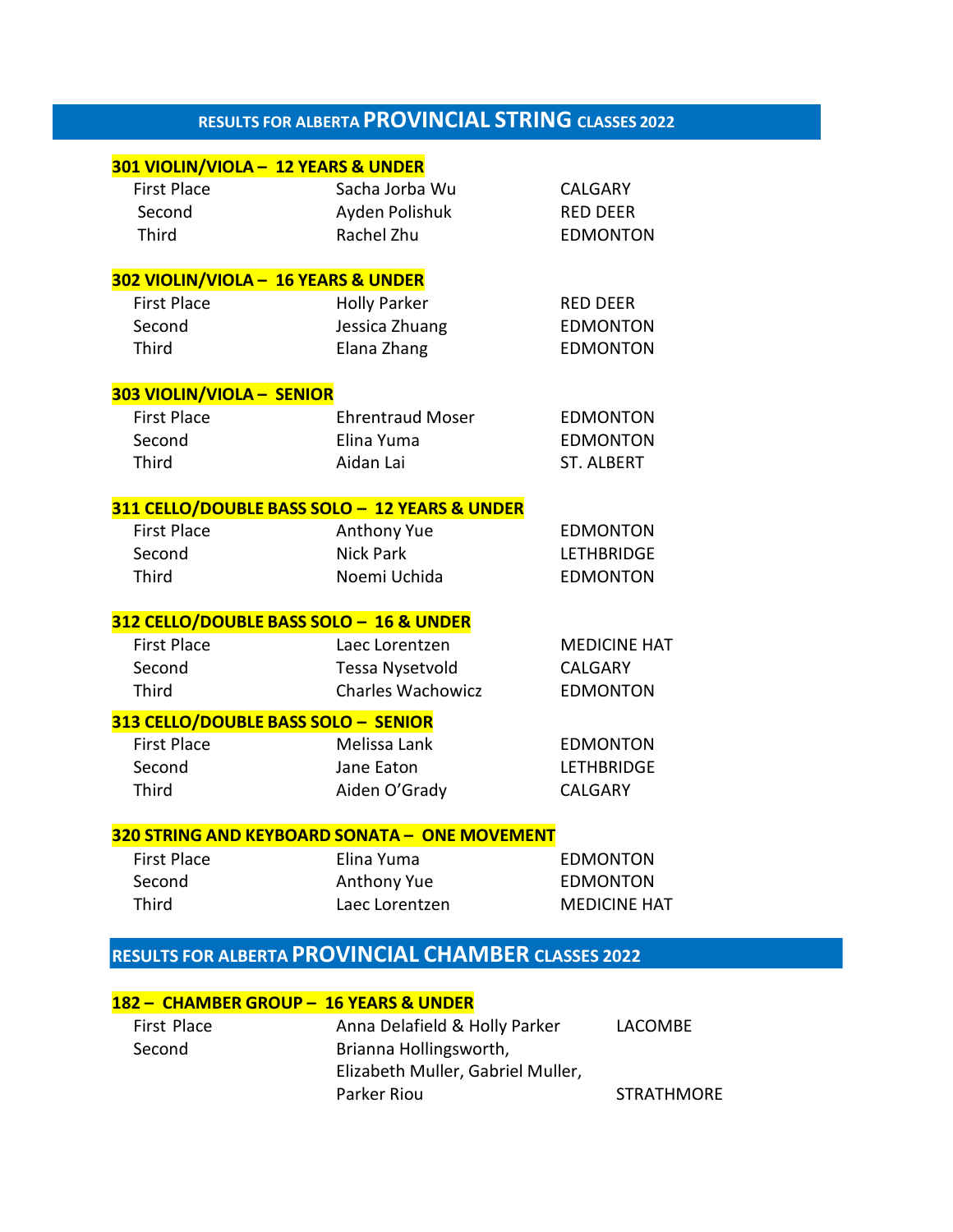# **RESULTS FOR ALBERTA PROVINCIAL CLASSICAL VOCAL CLASSES 2022**

| 901 - CLASSICAL VOCALS - 10 YEARS & UNDER |                           |                       |
|-------------------------------------------|---------------------------|-----------------------|
| <b>First Place</b>                        | Nathan Morphis            | <b>LETHBRIDGE</b>     |
| Second                                    | Zuri Ayuno                | <b>RED DEER</b>       |
| Third                                     | Èmilie Turgeon            | <b>EDMONTON</b>       |
| <b>Third</b>                              | Daphne Russell            | <b>GRANDE PRAIRIE</b> |
| 902 - CLASSICAL VOCALS - 12 YEARS & UNDER |                           |                       |
| <b>First Place</b>                        | Marya Berlin              | <b>EDMONTON</b>       |
| Second                                    | Sadee Mitchell            | <b>YELLOWKNIFE</b>    |
| <b>Third</b>                              | <b>Kalyse Hemsing</b>     | <b>HIGHWOOD LIONS</b> |
| <b>Third</b>                              | Ciara Lutzer              | <b>HIGHWOOD LIONS</b> |
| 903 - CLASSICAL VOCALS - 14 YEARS & UNDER |                           |                       |
| <b>First Place</b>                        | Darya Gusarova            | <b>EDMONTON</b>       |
| Second                                    | Lance Jelo Miguel Marquez | <b>RED DEER</b>       |
| <b>Third</b>                              | Coryn Tardif              | <b>RED DEER</b>       |
| <b>Third</b>                              | Sophie Turgeon            | <b>EDMONTON</b>       |
| Third                                     | Hana Fenwick              | <b>MEDICINE HAT</b>   |
| 904 - CLASSICAL VOCALS - 16 YEARS & UNDER |                           |                       |
| <b>First Place</b>                        | Emma Lavigne              | <b>MEDICINE HAT</b>   |
| Second                                    | Elizabeth (Liz) Flexer    | <b>EDMONTON</b>       |
| <b>Third</b>                              | Helayna Moll              | <b>AIRDRIE</b>        |
| <b>Third</b>                              | Cleo Harcus               | <b>EDMONTON</b>       |
| 905 - CLASSICAL VOCALS - SENIOR           |                           |                       |
| <b>First Place</b>                        | Zoe McCormick             | <b>RED DEER</b>       |
| Second                                    | <b>Robert McDonald</b>    | <b>CROWSNEST PASS</b> |
| <b>Third</b>                              | Paige Robinson            | <b>CALGARY</b>        |
| Third                                     | Akshaya Lakshmi           | <b>FORT MCMURRAY</b>  |
| <b>Third</b>                              | Virginia Briggs           | <b>EDMONTON</b>       |

# **RESULTS FOR ALBERTA PROVINCIAL CONTEMPORARY VOCAL CLASSES 2022**

## **951 – CONTEMPORARY VOCALS – 12 YEARS & UNDER**

First Place **Brynlee Wright** RED DEER Third Ayla Johnson MEDICINE HAT

### **952 – CONTEMPORARY VOCALS – 16 & UNDER**

First Place Second Third Third Third Brittney Bennett Dominik Pilgrim Abby Stockdale Chloe Brinco Keegan McLaren

Second **Iris Werbicki** International SHERWOOD PARK Third **Isla Jean Brake Islam Brake** FORT MCMURRAY

> CARDSTON MEDICINE HAT SHERWOOD PARK EDMONTON RED DEER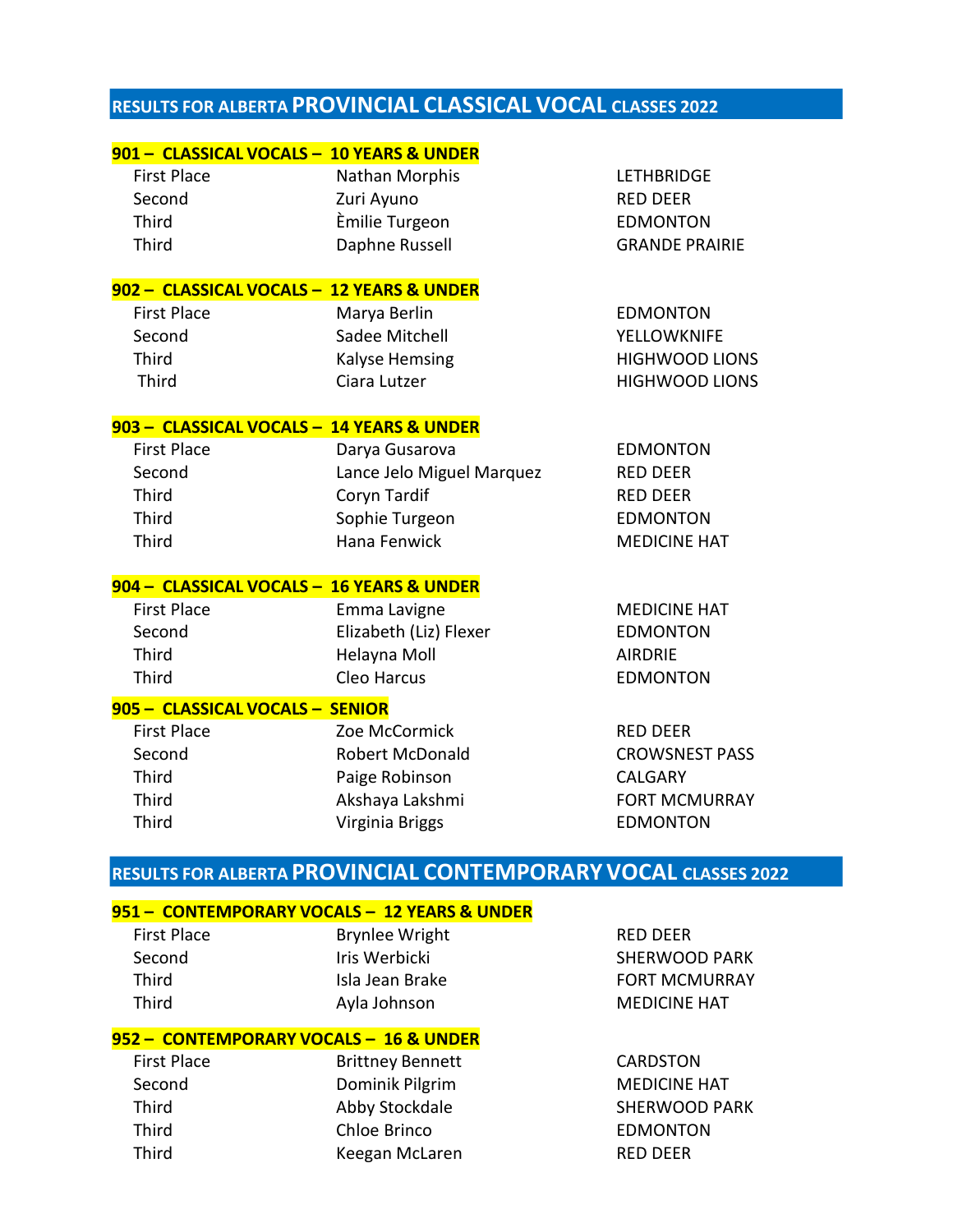#### **953 – CONTEMPORARY VOCALS – SENIOR**

| <b>First Place</b> | Ella Challoner             | <b>OLDS</b>              |
|--------------------|----------------------------|--------------------------|
| Second             | Matthew Baba               | ST. ALBERT               |
| Third              | <b>Quinn Going Rycroft</b> | <b>EDMONTON</b>          |
| Third              | Hailey Hanneman            | <b>FORT SASKATCHEWAN</b> |
|                    |                            |                          |

# **RESULTS FOR ALBERTA PROVINCIAL SPEECH SOLO CLASSES 2022**

### **801 – SPEECH SOLO – 12 YEARS & UNDER**

| <b>First Place</b> | Avani Gaekwad | <b>MEDIC</b> |
|--------------------|---------------|--------------|
| Second             | Amaya Fraser  | <b>SHERW</b> |
| Third              | Nika Wepener  | <b>BARRH</b> |
| Third              | Kali Stokes   | LEDUC        |
| Third              | Clara Norton  | <b>LETHB</b> |
|                    |               |              |

#### **802 – SPEECH SOLO – 16 YEARS & UNDER**

| <b>First Place</b> | Diya Hiltz   | <b>FORT M</b>  |
|--------------------|--------------|----------------|
| Second             | Meggie Yang  | <b>EDMON</b>   |
| Third              | Muskaan Sahi | <b>FORT M</b>  |
| Third              | Steven Yang  | LETHBRI        |
| <b>Third</b>       | Kaline Tan   | EDMON          |
| <b>Third</b>       | Sarah Taylor | <b>AIRDRIE</b> |
|                    |              |                |

#### **803 – SPEECH SOLO – SENIOR**

| <b>First Place</b> | Faris Syed Shoa-Anwar | EDMONTON       |
|--------------------|-----------------------|----------------|
| Second             | Paige Salyn           | <b>PROVOST</b> |

# **MEDICINE HAT** SHERWOOD PARK BARRHEAD LETHBRIDGE

FORT MCMURRAY **EDMONTON** FORT MCMURRAY LETHBRIDGE **EDMONTON** 

# **RESULTS FOR ALBERTA PROVINCIAL CHORAL SPEECH CLASSES 2022**

| <u>851 – CHORAL SPEECH – GRADE 1-3</u> |                                |                      |
|----------------------------------------|--------------------------------|----------------------|
| First Place                            | Our Lady of the Rivers Grade 3 | <b>FORT MCMURRAY</b> |

### **852 – CHORAL SPEECH – GRADE 4-6**

| First Place | St. Anne Drama Club            | <b>FORT MCMURRAY</b> |
|-------------|--------------------------------|----------------------|
| Second      | Holy Family Academy (McCarthy) | <b>BROOKS</b>        |
| Third       | Holy Family Academy (Endersby) | <b>BROOKS</b>        |

# **RESULTS FOR ALBERTA PROVINCIAL MUSICAL THEATRE CLASSES 2022**

# **980 – MUSICAL THEATRE AGES 6-9 YEARS**

| First Place | Avani Gaekwad   | MEDICINE       |
|-------------|-----------------|----------------|
| Second      | Nora Goulet     | <b>PROVOST</b> |
| Third       | Abigail Lloyd   | <b>PROVOST</b> |
| Third       | Daphne Russell  | <b>GRANDE</b>  |
| Third       | Isla Jean Brake | <b>FORT MC</b> |
| Third       | Sophia Fabris   | <b>DRUMHE</b>  |

d Gaekwad MEDICINE HAT PROVOST I GRANDE PRAIRIE FORT MCMURRAY DRUMHELLER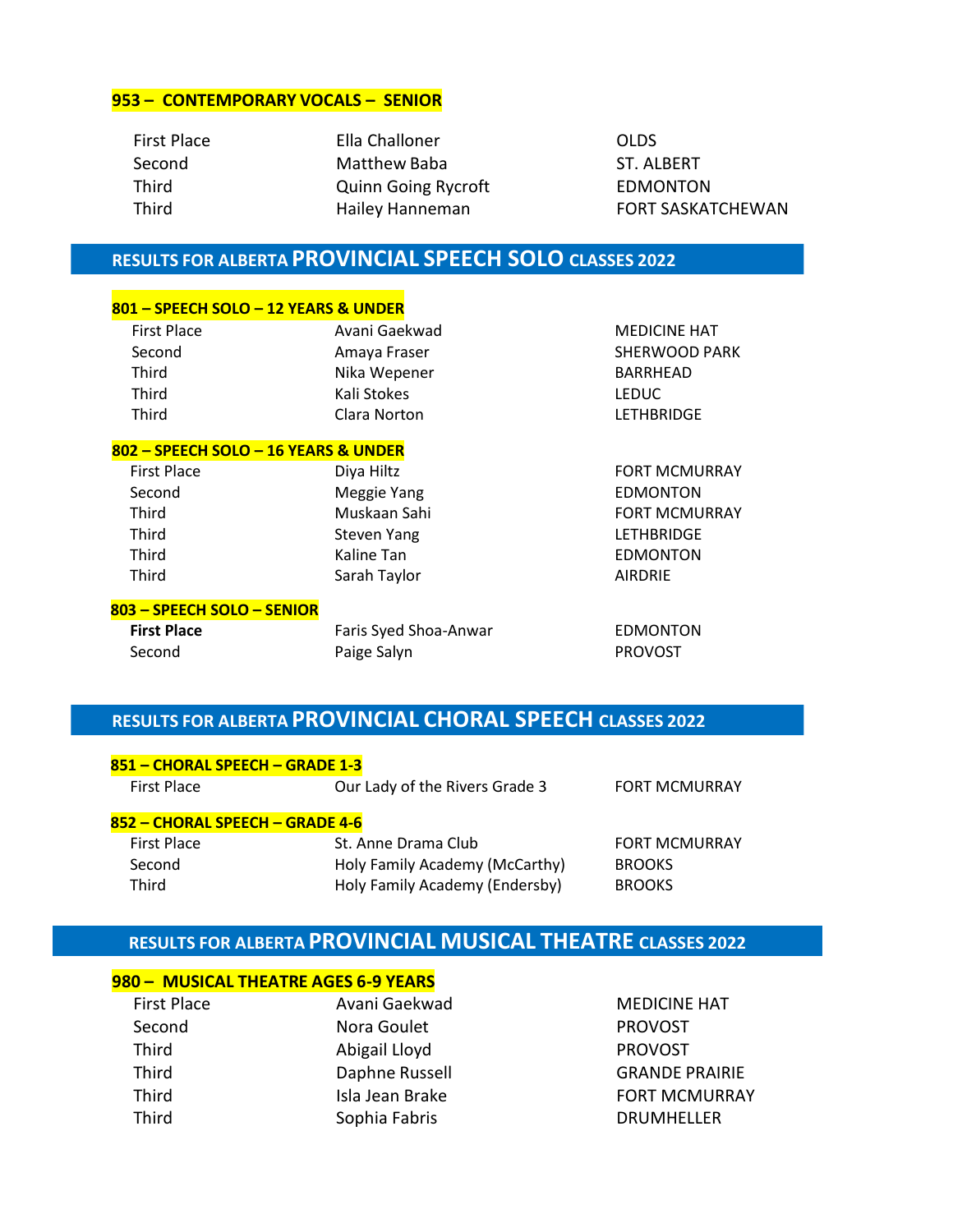### **981 – MUSICAL THEATRE – BALLAD – 12 YEARS & UNDER**

| <b>First Place</b> | Emma Lewis                | WETASKIWIN           |
|--------------------|---------------------------|----------------------|
| Second             | Emma Bevans               | <b>CARDSTON</b>      |
| Third              | <b>Tristabelle Bedard</b> | <b>FORT MCMURRAY</b> |
| Third              | Amos Baux                 | <b>AIRDRIE</b>       |
| Third              | Ariane Alexander          | <b>EDMONTON</b>      |
| Third              | Clara Knoefel             | <b>ST. ALBERT</b>    |
| Third              | Sadee Mitchell            | <b>YELLOWKNIFE</b>   |
| Third              | Drake LeBaron             | <b>SHERWOOD PARK</b> |

#### **982 – MUSICAL THEATRE – UPTEMPO – 12 YEARS & UNDER**

| <b>First Place</b> | Jackson Fabris         | <b>STRATHMORE</b>    |
|--------------------|------------------------|----------------------|
| Second             | Elizabeth Shakeshaft   | WETASKIWIN           |
| <b>Third</b>       | Aashini Selvam         | <b>FORT MCMURRAY</b> |
| Third              | Sawyer Sylvester       | <b>CORONATION</b>    |
| <b>Third</b>       | <b>Birkley Cornish</b> | <b>LETHBRIDGE</b>    |
| Third              | Avery Lavigne          | <b>MEDICINE HAT</b>  |
| Third              | <b>Connor Riou</b>     | <b>STRATHMORE</b>    |
| Third              | Raya Smith             | <b>SHERWOOD PARK</b> |
|                    |                        |                      |

#### **983 – MUSICAL THEATRE – BALLAD – 16 YEARS & UNDER**

| <b>First Place</b> | Cleo Harcus         | <b>EDMONTON</b>       |
|--------------------|---------------------|-----------------------|
| Second             | Leah Chan           | <b>AIRDRIE</b>        |
| Third              | Alexis Moreside     | <b>RED DEER</b>       |
| Third              | Molly Lewis-Russell | CARDSTON              |
| Third              | Bianca Brugman      | <b>STETTLER</b>       |
| Third              | Faith Kippenchuck   | <b>FORT MCMURRAY</b>  |
| Third              | Keira Jordan        | <b>CROWSNEST PASS</b> |
| Third              | Sofiya Chvojka      | <b>ST. ALBERT</b>     |
|                    |                     |                       |

### **984 – MUSICAL THEATRE – UPTEMPO – 16 & UNDER**

| <b>First Place</b> | Abby Stockdale          | SHERWOOD P.         |
|--------------------|-------------------------|---------------------|
| Second             | Alexis Moreside         | <b>RED DEER</b>     |
| Third              | Anthony Laycock         | <b>STRATHMORE</b>   |
| Third              | Bianca Sander           | <b>AIRDRIE</b>      |
| Third              | Emma Lavigne            | <b>MEDICINE HAT</b> |
| Third              | Julianne Smith          | <b>WHITECOURT</b>   |
| Third              | Sofiya Chvojka          | <b>ST. ALBERT</b>   |
| Third              | <b>Summer Mensinger</b> | <b>BROOKS</b>       |
| Third              | Jack Leathwaite         | <b>HIGHWOOD LI</b>  |
|                    |                         |                     |

## **985 – MUSICAL THEATRE – BALLAD – SENIOR**

**First Place** Ella Challoner **CLDS** Second Lucas Semrau MEDICINE HAT Third **Portia Nyberg** ST. ALBERT Third Natalie Evans AIRDRIE Third **Zoe McCormick RED DEER** 

RWOOD PARK DICINE HAT **IITECOURT HWOOD LIONS**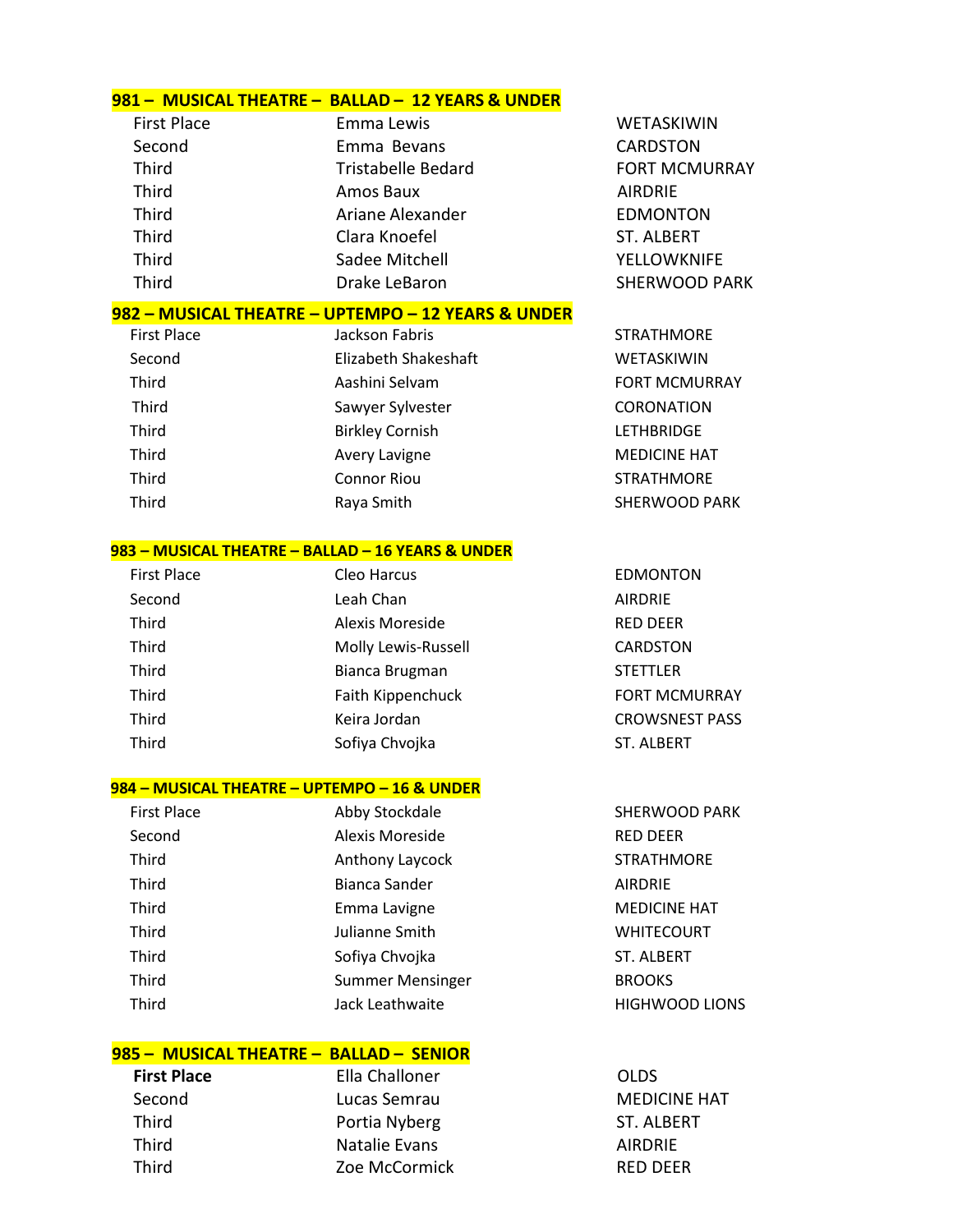### **986 – MUSICAL THEATRE – UP-TEMPO – SENIOR**

| <b>First Place</b> | Lucas Semrau   | MEDI         |
|--------------------|----------------|--------------|
| Second             | Portia Nyberg  | ST. AI       |
| <b>Third</b>       | Ella Challoner | <b>OLDS</b>  |
| <b>Third</b>       | Liam Lorrain   | <b>RED D</b> |
| <b>Third</b>       | Eden Woodward  | RED I        |
| <b>Third</b>       | Sloan Smith    | LETHI        |

**MEDICINE HAT** ST. ALBERT RED DEER Third Eden RED DEER LETHBRIDGE

# **RESULTS FOR ALBERTA PROVINCIAL PIANO II CLASSES 2022**

## **751 – PIANO II – GRADES 2 & 3**

| <b>First Place</b> | <b>Marjon German</b> | <b>FORT MCMURRAY</b>  |
|--------------------|----------------------|-----------------------|
| Second             | Mio Hirano           | <b>HIGHWOOD LIONS</b> |
| Third              | Hanna Will           | <b>AIRDRIE</b>        |
| Third              | Anouk O'Donovan      | ST. ALBERT            |
| Third              | Aaron Yun            | SHERWOOD PARK         |
|                    |                      |                       |

#### **752 – PIANO II – GRADE 4 & 5**

| First Place | Kathleen Cai       | YELLOWKNIFE          |
|-------------|--------------------|----------------------|
| Second      | Spencer Zeiss      | <b>FORT MCMURRAY</b> |
| Third       | Aiden Chi Lok Wong | CALGARY              |
| Third       | Kotomi Takano      | <b>BOW VALLEY</b>    |
| Third       | Kayla Yuan         | CALGARY              |
|             |                    |                      |

#### **753 – PIANO II – GRADE 6 & 7**

Second Malachi Chan CALGARY Third Ella Fernandez ST. ALBERT

First Place Hanna Zabirko BARRHEAD

## **754 – PIANO II – GRADE 8 & 9**

| <b>First Place</b> | Sasha Reimer   | <b>WETASKIWIN</b>     |
|--------------------|----------------|-----------------------|
| Second             | Angela Wang    | <b>FORT MCMURRA</b>   |
| Third              | Ani Ghulyan    | <b>YELLOWKNIFE</b>    |
| Third              | Noah Mok       | <b>GRANDE PRAIRIE</b> |
| Third              | Samuel Hoekman | <b>EDMONTON</b>       |
|                    |                |                       |

### **755 – PIANO II – GRADE 10 & ARCT**

| <b>First Place</b> | Jenna Shirley Chang | CALGARY    |
|--------------------|---------------------|------------|
| Second             | Tina (Yiyang) Wang  | CALGARY    |
| Third              | Aidan Lai           | ST. ALBERT |
| Third              | Madeleine Arent     | BARRHEAD   |
|                    |                     |            |

Third **Example 2 Raya Plouffer SHERWOOD PARK** SHERWOOD PARK

**MCMURRAY**